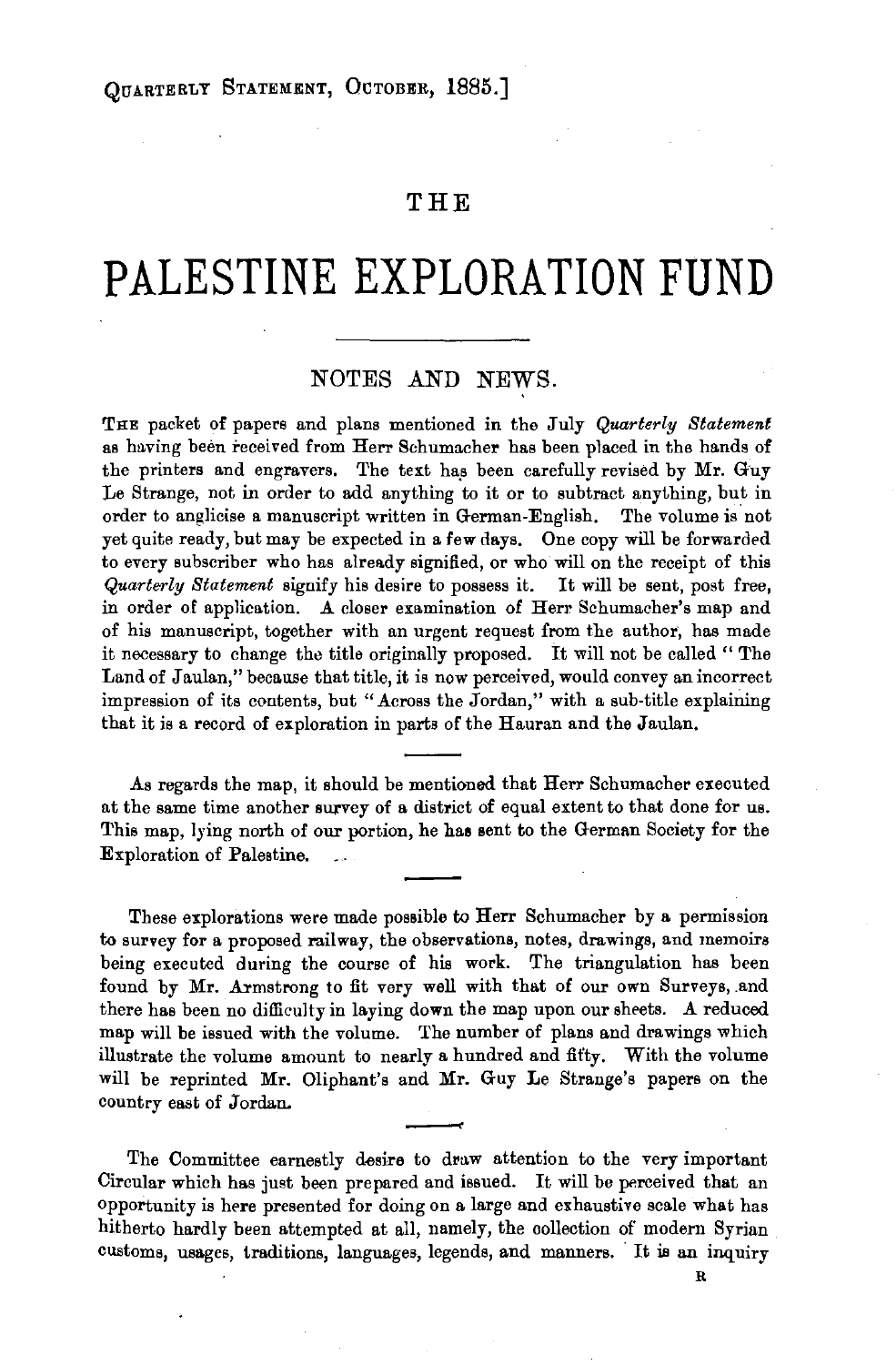which will without doubt prove fruitful in Biblical illustration; the value of the results will depend entirely on the character of the question proposed ; and it is *most earnestly hoped that every one interested in the subject,* and able to assist, will help the Committee to make this inquiry thoroughly comprehensive, and, with that view, will forward suggestions for questions. These should embrace everything, however apparently trivial, which concerns daily life, religion, tradition, arts, industries, and customs. A sub-committee will receive and arrange them under their various headings, and a beginning will be made as soon as possible. The results, if the Committee receive the support which they anticipate in this most important undertaking, should be to pour light upon many points which are at present obscure. Th expense of the work will not, it is anticipated, be very great. On this branch of inquiry, as of the Survey, it may be most truly said that the old things are fast passing away, and that if they are not very soon collected and published they may be forgotten and hopelessly lost. The following is the Circular  $:$ -

"The Committee have long had under consideration the collection of all that has to do with the manners and customs of the present inhabitants of Palestine and other parts of Syria. Attempts have been made from time to time, by residents of the country, to do this, especially by M. Clermont-Ganneau, the Rev. A. Klein, the Rev. James Niel, Mrs. Finn, Miss Rogers, and the officers of the Survey. These attempts have been necessarily incomplete, and have done little more than indicate the extent and depth of the treasures which lie hidden among the peasantry of these lands.

" Before a serious attempt could be made to carry out this inquiry successfully, it was necessary first to find an organised machinery of agents, who should be directed by some competent persons in the country, under the Committee at home. It was next necessary that these agents should speak the language of the natives perfectly, so as to note differences and peculiarities of idiom; that they should be able to command their confidence, so that the women would converse with them and answer their questions ; and that they should be persons of trained intelligence, who would know the questions that should be asked and the reasons for asking them.

"This machinery, with a large body of agents highly educated and intelligent, has now been placed at the disposition of the Committee.

"It remains, therefore, to draw up questions which these agents will be invited to ask.

"It will be possible to extend the inquiry simultaneously over the whole of the land covered by the Bible. That is to say, we may carry on our inquiry at the same time over Syria, Egypt, Cyprus, Asia Minor, the Hauran, the Valley of the Euphrates, and Armenia. It is, therefore, desirable to draw up the questions with as much fulness and covering as wide an area as possible.

"The subject divides itself into the following branches:-

- 1. Religion and Morals.
- 2. Land Tenure, the Village Commune, &c.
- 3. Archæology.
- 4. Ethnology.
- 5. Health and Disease.
- 6. Superstitions.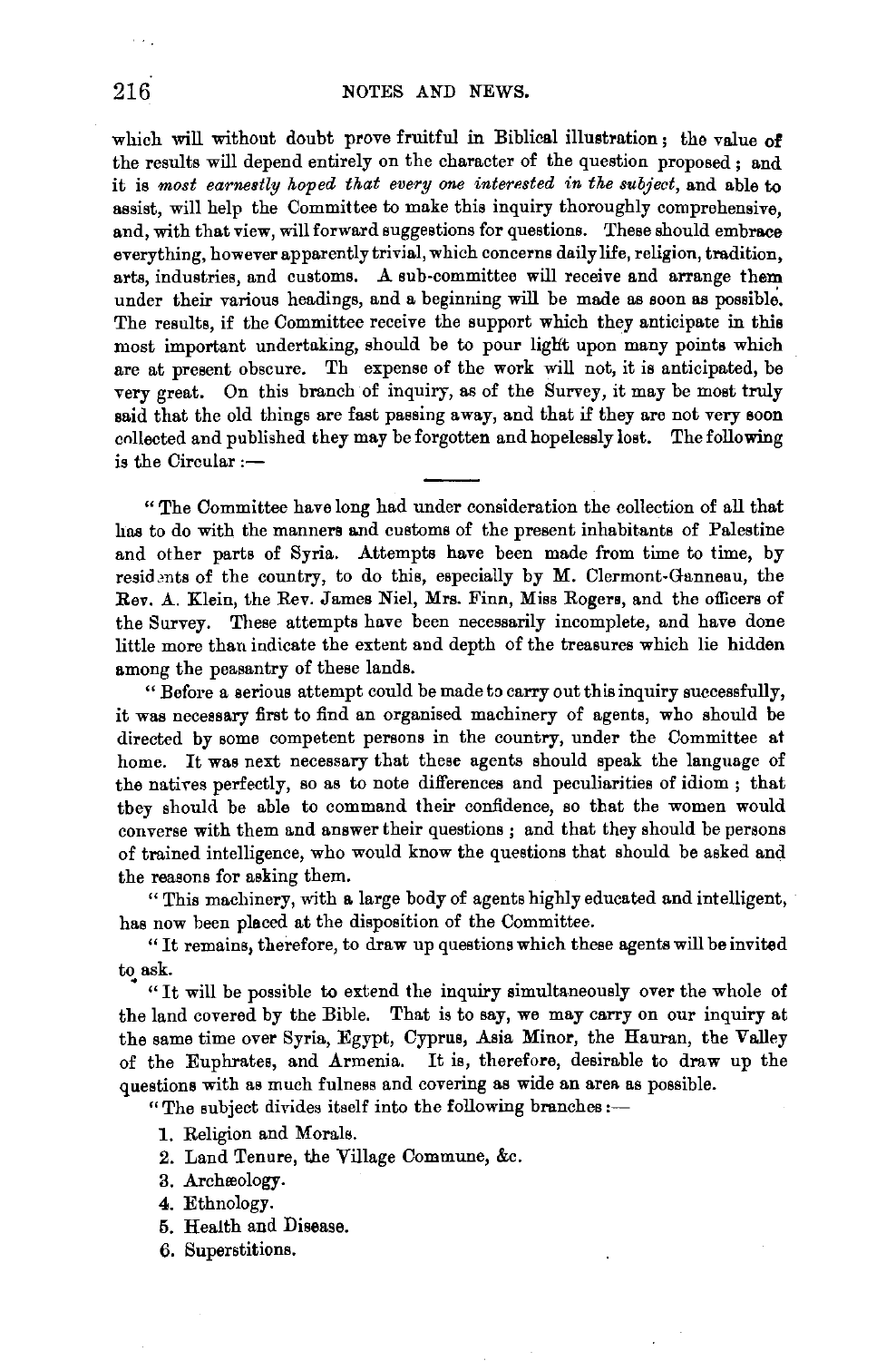- 7. Legends and Traditions.
- 8. Language.
- 9. Agriculture, including Botany, &c.
- 10. The Daily Life.
- 11. Industries.
- 12. Arts and Architecture.
- 13. Amusements and Sports.
- 14. Birth and Marriage, Death and Burial Laws and Customs.
- 15. Usages still surviving, which illustrate the Bible.
- 16. Traces of the successive occupants of the Holy Land.
- 17. Modern and ancient Literature.
- 18. Proverbs.
- 19. Science.
- 20. Music,
- 21. Natural Historv.
- 22. Peculiar manners and customs not included under any of the above headings.

"The Committee, in the work of drawing up these questions, have resolved upon asking the assistance of the following scholars and Societies :-

- 1. The Companies of Revision of the Old and New Testament.
- 2. The contributors to Smith's and Kitto's Bible Dictionaries.
- 3. The British and Foreign Bible Society.
- 4. The Scottish National Bible Society.
- 5. The American Bible Society.
- 6. The Trinitarian Bible Society.
- 7. The Missionary Societies.
- 8. Zion College.
- 9. The Society of Biblical Archreology.
- 10. The Royal Geographical Society.
- 11. The Society of Antiquaries.
- 12. The Archæological Institute and the Archæological Association.
- 13. The President of the late American Society for the Exploration of Palestine.
- 14. The Universities of Great Britain and Ireland and the Colonies.
- 15. The Heads of Departments in the British Museum.
- 16. The Department of Science and Art, South Kensington.
- 17. The Royal Institute of Architects.
- 18. The Anthropological Institute.
- 19. The College of Physicians and the College of Surgeons.
- 20. The Folk Lore Society.
- 21. The Cambridge Philological Society.
- 22. The Royal Agricultural Society.
- 23. The Royal Horticultural Society.

"To these will be added the Archbishops and Bishops of the Church of England, those of the Episcopal Church in Scotland and Ireland, the Colonies and the United States, the Presidents of the Established Church of Scotland the Free Church, and the United Presbyterians, the Presidents of the Wesleyan, Congregational, Baptist, and other Nonconformist bodies in Great Britain, Ireland, the Colonies, and the United States, and the Chief Rabbi of Great

R 2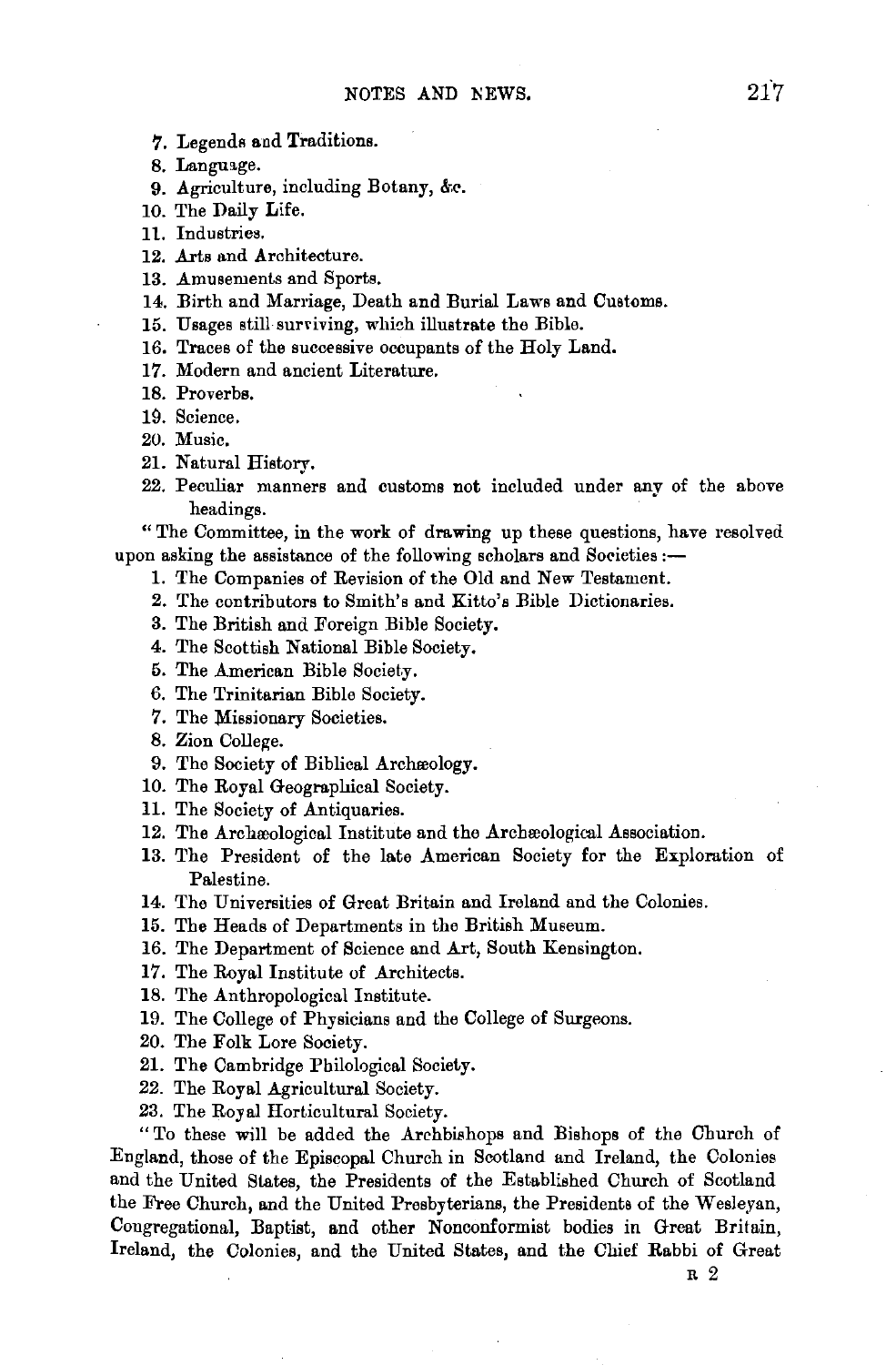Britain, and, lastly, all scholars, archreologists, and Biblical students who may be willing and able to render assistance and advice, with other societies, colleges, and institutions not included in the above which may also be usefully approached.

"We have, therefore, in communicating to you this preliminary announcement, to ask for your assistance and co-operation. We have also to call your attention to the magnitude of the enterprise, and to its great importance, whether considered from a Biblical or from any other point. of view.

"We enclose a specimen page of questions. A form will be immediately prepared, and will be forwarded to you on application, and a sub-committee will be appointed for receiving, arranging, and finally preparing the questions.

W. EBOR, President.

JAMES GLAISHER, F.R.S., *Chairman of the Executive Committee.* WALTER MoRRISON, *Treasurer.*  WALTER BESANT, Secretary."

Dr. Selah Merrill writes, on September 2nd :-

"The open space in front of the Mediterranean Hotel and the Barracks, or Castle, has been dug over during the past summer for the purpose of repaving the street, and some very interesting remains have been brought to light. The most interesting of all, however, is what I consider to be the actual remains of the second wall found between Duisburg's Store (formerly Spittler's) and the Jaffa Gate, at a depth of 15 feet below the surface of the ground; the stones are similar to the large bevelled stones in the Castle opposite. I will send you a plan of these ruins in a few days, perhaps by the next mail."

New editions of "Tent work in Palestine" and " Heth and Moab," Captain Conder's popular works, have been issued at 6s. each. Professor Hull's "Mount Seir " is also now ready at the same price.

Professor Hull's scientific Memoir on the Geology of Palestine is now in the press, and will be shortly issued. It will be uniform with the " Surrey of Western Palestine."

Mr. H. Chichester Hart's Memoir on the Flora and Fauna of the Wady .Arabah will also be issued as soon as possible in the same form and size.

A paper by the Rev. W. F. Birch on Acra has been unavoidably kept back until January.

As regards the copies which remain of the "Survey of Western Palestine," the friends of the Society are urged to get them placed in public libraries. The work will not be reprinted, and will never be sold by the Committee at a lower price; and as it becomes known, for the *only* scientific account of Western Palestine, it wiil certainly acquire a yearly increasing value. Five hundred were printed, and the type is now distributed.